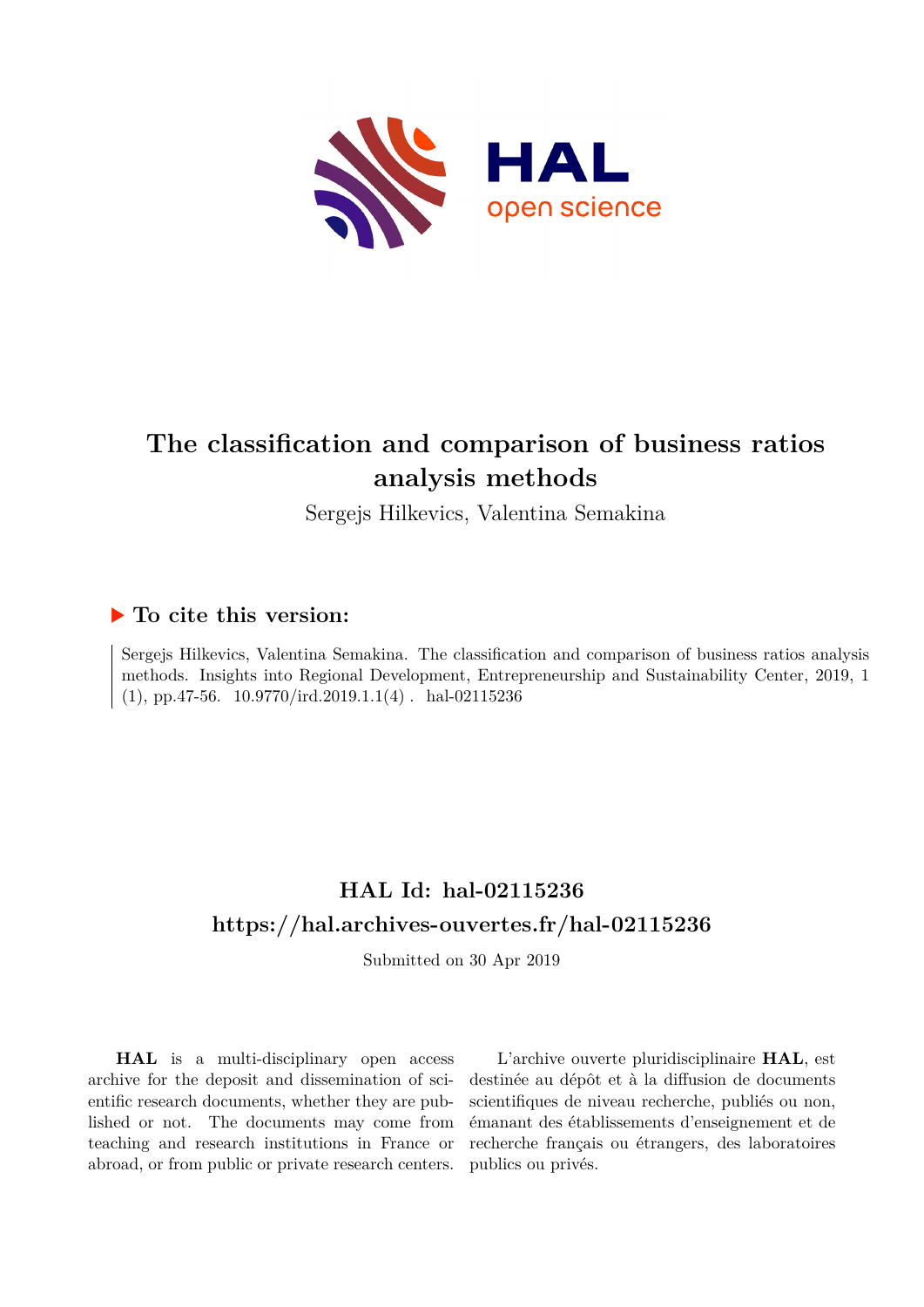

### **THE CLASSIFICATION AND COMPARISON OF BUSINESS RATIOS ANALYSIS METHODS\***

### **Sergejs Hilkevics <sup>1</sup> , Valentina Semakina <sup>2</sup>**

*1.2 Ventspils University College, Inženieru iela 101, LV-3601, Ventspils, Latvia*

*E-mails: <sup>1</sup> [hil@venta.lv](mailto:hil@venta.lv) ; <sup>2</sup> [s5\\_semaki\\_v@venta.lv](mailto:s5_semaki_v@venta.lv)*

*Received 15 November 2018; accepted 20 February 2019; published 30 March 2019*

**Abstract.** There are many business ratios analysis methods, which are used for different purposes, and the task of these methods classification remains actual business administration problem at present time. In this paper, we suggest two-dimensional classification for business ratios analysis methods**.** The first dimension is related to the goal of analysis – who and what for performs the business ratios analysis. Usually different real or possible participants of business process perform business ratios analysis for decision-making. There are four main real participants of the business process – owners, workers, managers, society, and two potential participants – creditors and investors. Interests of all participants of the business process are different and therefore the purposes of business ratios analysis can be different. The difference in purposes entails the difference of methods of business ratios analysis, but the common question for all participants of business processes is the question about how their interests are satisfied. The second suggested dimension for business ratios analysis methods classification is the depth of analysis and four levels of analysis are suggested here. The first level is the level of operations and such ratios as earnings (EBITDA, EBIT, EBT, EAT, RE), returns (ROI, ROA, ROE), assets (FA, CA, OF, LTL, CL, TA) are considered at this level. The second level is the financial leverage level and such ratios as Debt/Equity, Interest, Tax, ROE are considered at this level. The third level is the stock market level and such ratios as NPV, EVA, NOPAT, WACC are considered here. The fourth level of business ratios analysis is the functional level or the level of structural units. Independently on the interests of participants of business process, a company should perform such business functions as the creation of organizational structure, financial, human and material resources management, main business activity organization, marketing and others. Usually, special structural units are created in the company to perform most significant business functions, and the quantitative evaluation of business functions performance needs to consider business ratios, which describing appropriate units. Therefore, there are many business ratios analysis methods. The classification and comparison of them give the possibility to take into account, compare the interests of all participants of the business process, and find more qualitative business solutions. Paper considers the classification of business ratios analysis methods and compares them to work out recommendations to balance the interests of different business process participants.

**Keywords:** business ratios; participants of the business process; company efficiency

**Reference** to this paper should be made as follows: Hilkevics, S.; Semakina, V. 2019. The Classification and Comparison of Business Ratios Analysis Methods, *Insights into Regional Development* 1(1): 47-56. [http://doi.org/10.9770/IRD.2019.1.1\(4\)](http://doi.org/10.9770/IRD.2019.1.1(4))

**JEL Classifications:** G11, M21

 $\overline{a}$ 

<sup>\*</sup> *The paper was supported by the project "The Development of Innovation and Entrepreneurship in Latvia in Compliance with the Smart Specialization Strategy" within the National Research Program 5.2. "Economic Transformation, Smart Growth, Governance and Legal Framework for the State and Society for Sustainable Development - a New Approach to the Creation of a Sustainable Learning Community (EKOSOC-LV)"*.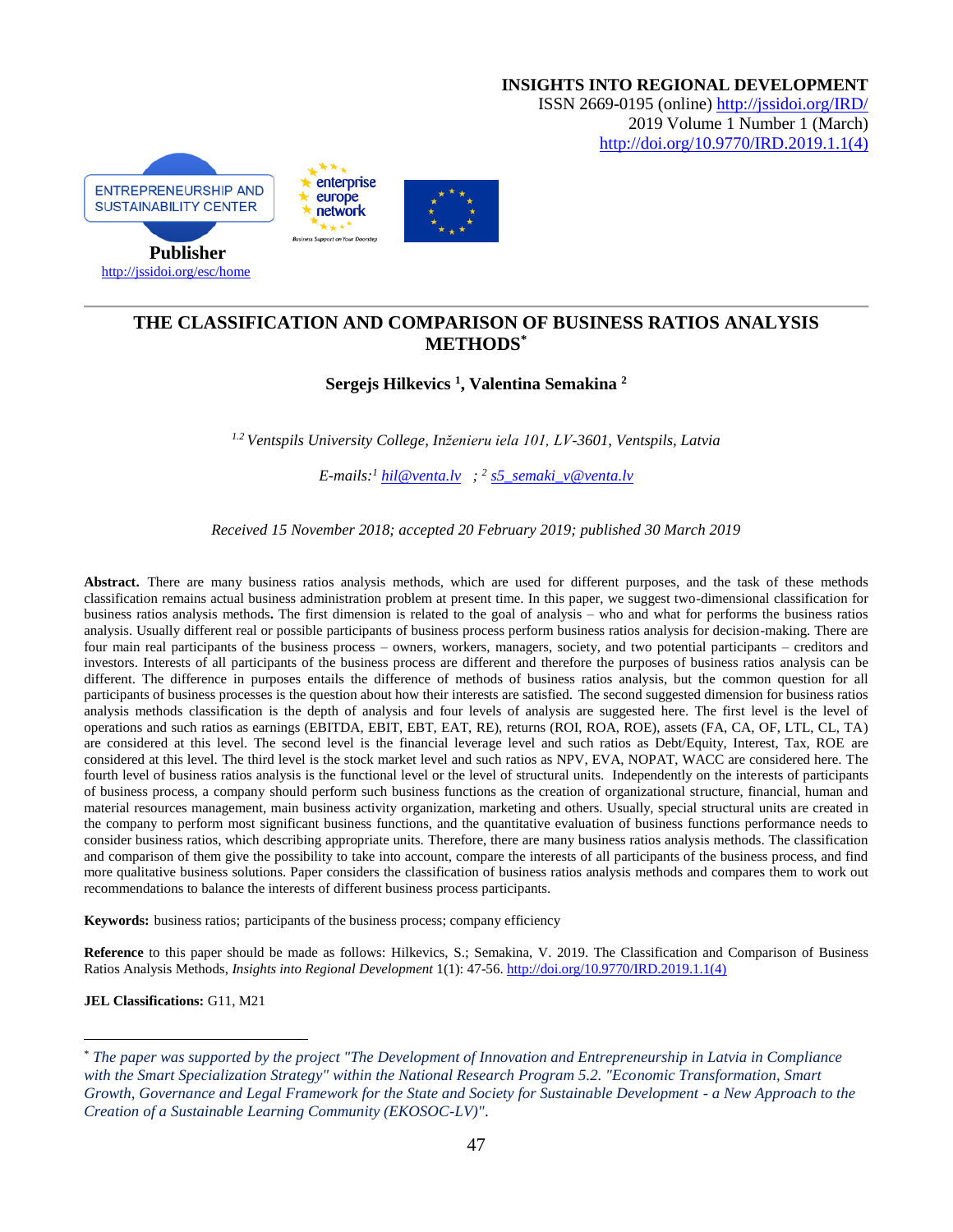#### **1. The purposes of business ratios analysis**

There are many business ratios analysis methods, the classification of them is an important part of business administration theory and has a long history. According to Mark Rubinstein book "A history of the theory of investment", valuation methods development stages can be divided into three-time periods – the ancient period (pre-1950), the classical period (1950-1980) and the modern period (post-1980). Interest in evaluation of companies' performance does not fade (e.g. Batkovskiy et al. 2018; Manuylenko et al. 2018; Narkunienė, Ulbinaitė 2018; Zemguliene, Valukonis 2018; Subačienė et al. 2018; Vegera et al. 2018).

In 1949 Benjamin Graham, known as "the father of value investing," expounded his investment philosophy in the popular investment classic, "The Intelligent Investor". Graham's advises based investing on a careful analysis of so called "business fundamentals", paying close attention to price-earnings (P/E) ratios, dividend yield, and other financial ratios of security analysis. The advice to invest only in stocks with market values not far above the value of their tangible assets laid the foundation for business ratios analysis.

Historically, the first accounting statements-based performance measurement ratios were earnings and returns based only. Since Markowitz (1952) and Roy (1952), financial economists have argued that the second aspect of performance is the risk. The necessity to consider and evaluate risk became a powerful stimulus for business ratios analysis methods development. The first popular method to measure risk from financial statements was the current assets to current liabilities ratio analysis. As the next step, the ratio of earnings before interest and taxes (EBIT) to annual interest payments was suggested as a measure of default risk. Later different authors suggested different default risk measures, until at 1967 Edward Altman using methods of discriminant analysis introduced Z-factor as a valid method for bankruptcy prediction:

$$
Z = 1.2A + 1.4B + 3.3C + 0.6D + 1.0E,
$$

where A is working capital/total assets, B is retained earnings/total assets, C is earnings before interest and tax/total assets, D is the market value of equity/total liabilities, E is sales/total assets (Kenton, 2018).

In 1964 William F. Sharp developed Capital Asset Pricing Model (CAPM) that divided the expected security return to the sum of the riskless return plus the product of market wide risk aversion and the covariance of security return with the return of the market portfolio. The CAPM can be interpreted as providing a prescription for discounting an uncertain cash flow received at the end of a single period. The CAPM has had a significant influence on subsequent academic work in finance. It is now commonly used by professionals as the backbone of approaches to evaluate investments and measure the performance of investment managers. Moreover, it can be given some credit for encouraging the development of index funds in the decades since its discovery.

In 1999 Stern Stewart & Company has successfully popularized EVA (economic value added), which became a central ratio for investment decisions making. In 2005 Markus K. Brunnermeier and Jonathan Parker developed the model for the description of relations between behavioral probabilities and preferences. According to this model market participants increase probabilities of outcomes they prefer and decrease probabilities of outcomes they don't like and the analysis of situation needs appropriate business ratios analysis (Rubinstein, 2006).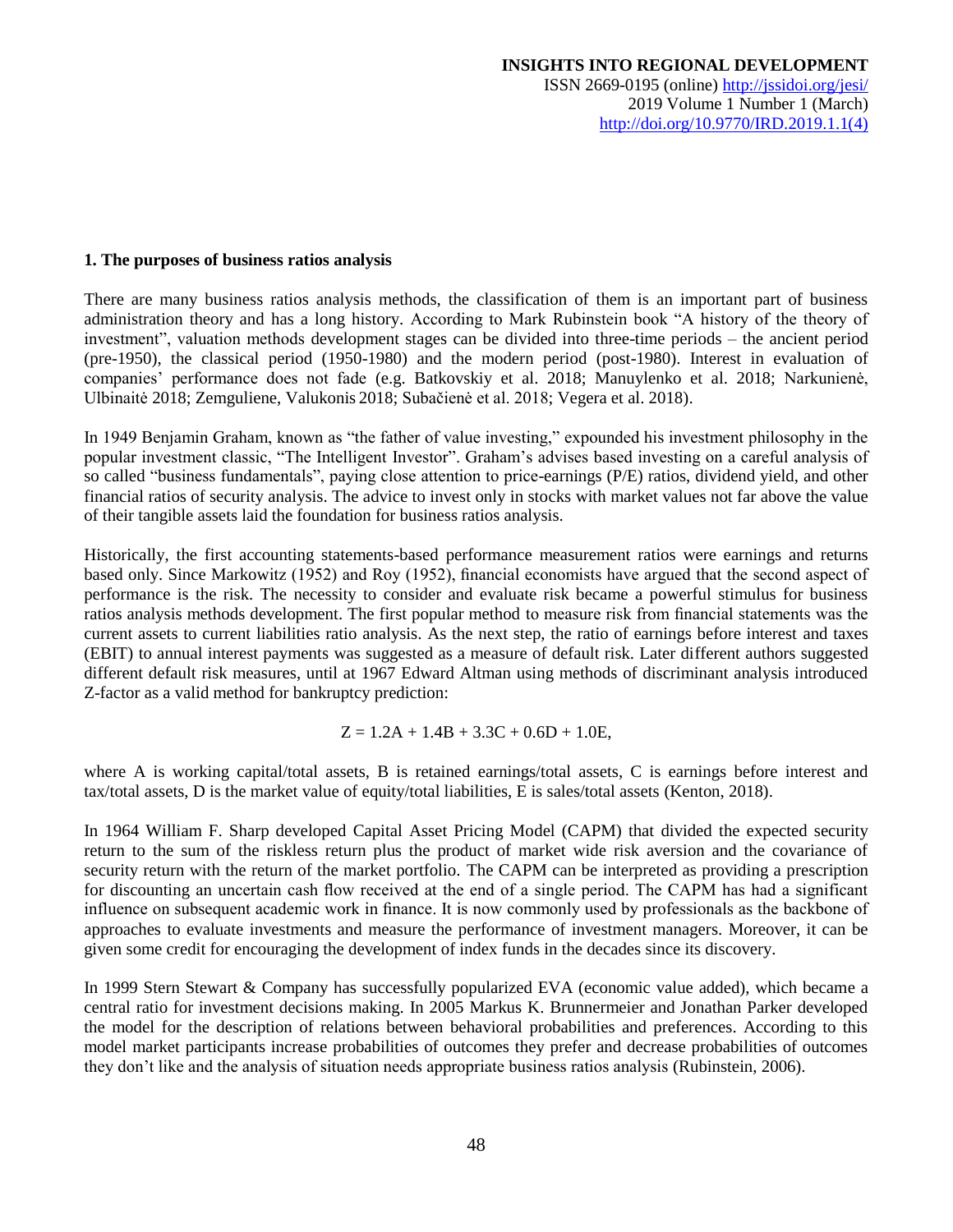ISSN 2669-0195 (online) <http://jssidoi.org/jesi/> 2019 Volume 1 Number 1 (March) [http://doi.org/10.9770/IRD.2019.1.1\(4\)](http://doi.org/10.9770/IRD.2019.1.1(4))

In this paper, we suggest two-dimensional classification for business ratios analysis methods. The first dimension of the suggested classification is related to the goal of analysis – who and what for performs the business ratios analysis. Usually, participants of business process perform business ratios analysis to evaluate how their interests are satisfied in certain business and to work out recommendations for business processes corrections according to their interests. To understand the differences in business ratios analysis methods used by different participants of the business process, it is necessary to consider the interests of real and potential participants of the business process.

There are six main participants of the business process - four real, already existing participants and two potential participants. Real participants are owners, workers, managers, and society, potential participants are creditors and investors.

The main interests of owners of a business are related to business profitability and business market value. Old business administration theory considered the profit as the main interest of owners; modern approaches consider the market value as other significant interest of them. In addition to profitability, the questions related to financial leverage are important to owners. The main business ratios for owners' analysis are ROE, RE, OF, NPV.

The main interests of workers are salary and working conditions, therefore salary and social expenses describing ratios are in the focus of workers' attention in business ratios analysis.

The main interest of society, presented in business processes mostly by state, is the correspondence of business processes to all state laws and regulations, especially to the tax and labor safety regulations. Therefore, tax and labor safety ratios are in the focus of the state's attention.

The main interest of managers is to keep the interests of all real participants in balance and to ensure the longterm existence of a company. Long-term competitiveness of a company depends on many factors, including the ability to generate profit larger than average in the industry during strategic time intervals. The business ratios for analysis from the managerial point of view are earnings (EBITDA, EBIT, EBT, EAT, RE), returns (ROI, ROA, ROE), assets (FA, CA, OF, LTL, CL, TA) and others. The business ratios analysis from the managerial point of view is most complicated comparing with others methods.

The main interest of creditors is to return their credits with maximal interest and minimal risk, therefore the main ratios for analysis are a credit risk, liquidity, debt ratio.

The main interest of investors is the market value of the company, therefore the main ratios for analysis are NPV, EVA, NOPAT, WACC here.

#### **2. The levels of business ratios analysis**

The second suggested dimension for business ratios analysis methods classification is the depth of analysis and we suggest four levels here.

The first level of business ratios analysis is the level of operations and such ratios as earnings (EBITDA, EBIT, EBT, EAT, RE), returns (ROI, ROA, ROE), assets (FA, CA, OF, LTL, CL, TA) are considered at this level. There are two major operation performance drivers on an operational level – Sales Margin and Sales/Total Assets ratio. Sales Margin measures what is left when the total operating cost is deducted from Sales. Sales to Total Assets ratio identifies the level of the activity of the company. These ratios allow managers to monitor the operational performance of the company. Both Sales Margin and Sales/Total Assets are components of ROTA, which is calculated as EBIT divided by Total Assets (Walsh, 2003, pp. 84-87).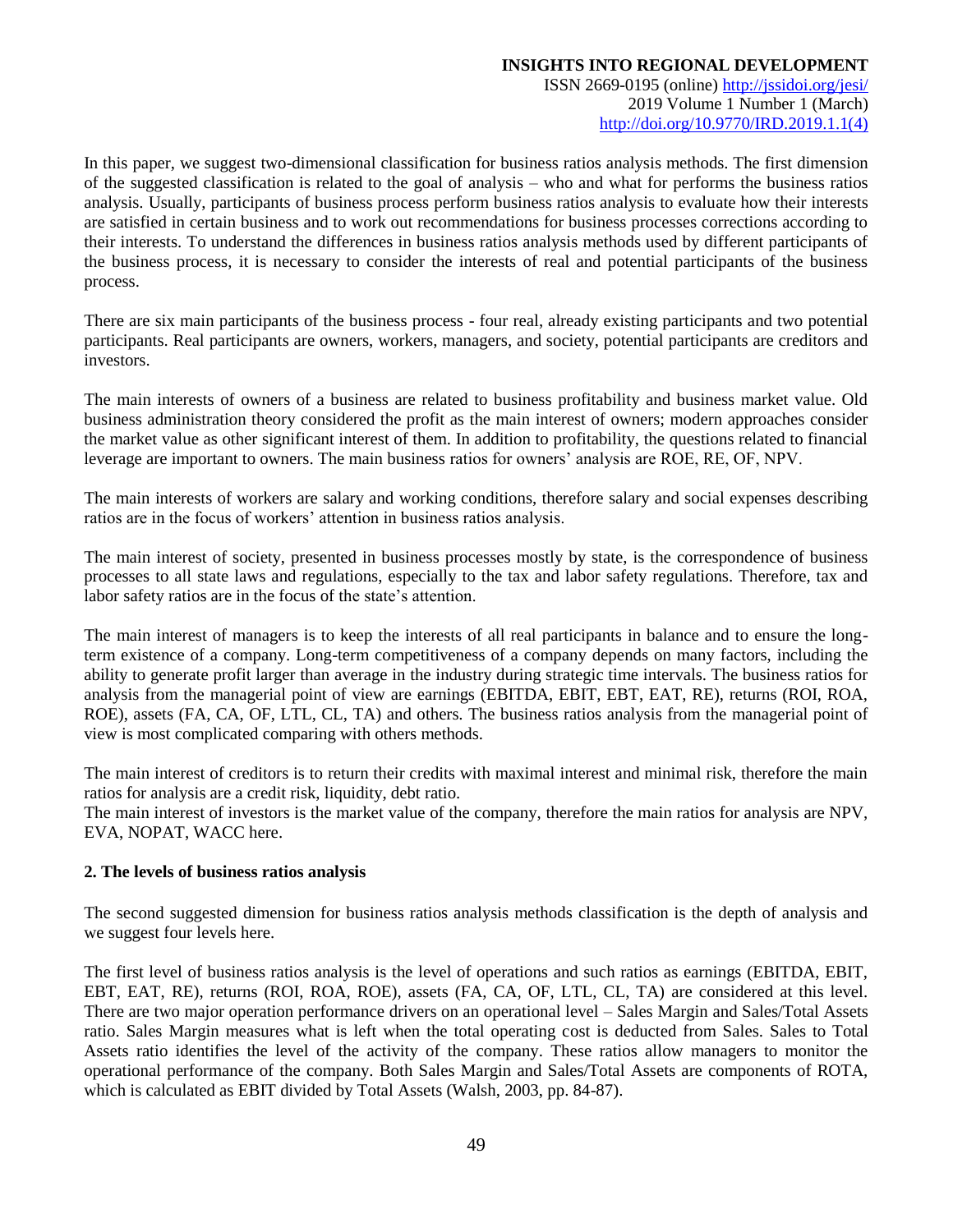ISSN 2669-0195 (online) <http://jssidoi.org/jesi/> 2019 Volume 1 Number 1 (March) [http://doi.org/10.9770/IRD.2019.1.1\(4\)](http://doi.org/10.9770/IRD.2019.1.1(4))

The second level of business ratios analysis is the financial leverage level and such ratios as Debt/Equity, Interest, Tax, ROE are considered at this level. The main idea of financial leverage is to use cheap external financial sources instead of expensive internal sources to increase ROE without changing ROA. From the managerial point of view, the most important problem at this level is to ensure the proper balance between profit and risk, because external sources use usually increases both of them. This is the reason why the Debt/Equity ratio has great importance for risk management. The impulse to achieve high returns for the shareholders must be in balance with the risk (Walsh, 2003).

The third level of business ratios analysis is the stock market level and such ratios as NPV, EVA, NOPAT, WACC are considered here. Stock market level includes market to book ratio also, which is calculated dividing ROE by earnings yield (Walsh, 2003). If the growth prospects of a company are good and future promises high returns, the company will be interesting for investors, who are buying the expected future returns. However, they at the same time investors trade off risk against return and for a high-perceived risk, they will look for a high return. Investors weight up many factors - the prospects for the economy overall, industrial sector, particular company (Walsh, 2003) and try to compare the Net Present Value of company with its present market price.

The fourth level of business ratios analysis is the functional level or the level of structural units. Independently on interests of participants of business process, a company should perform such standard business functions as the creation of organizational structure, financial, human and material resources management, main business activity organization, marketing and others. Usually, special structural units are created in the company to perform most significant business functions and the quantitative evaluation of business functions performance needs to consider business ratios, which describe appropriate units.

#### **3. The classification of business ratios analysis**

The suggested two-dimensional classification of business ratios analysis methods generates the following six by four matrix:

|                 | Operations      | Financial       | Market Valuation | <b>Functional Level</b> |  |
|-----------------|-----------------|-----------------|------------------|-------------------------|--|
|                 |                 | Leverage        |                  |                         |  |
|                 |                 |                 |                  |                         |  |
| Owners          | EBITDA, EBIT    | D/E, ROA, ROE   | NPV, EVA, SVA,   | Unit's ratios           |  |
|                 | EBT, EAT, TA,   |                 | NOPAT, WACC      |                         |  |
|                 | FA, CA, OF,     |                 |                  |                         |  |
|                 | LTL, CL, ROI,   |                 |                  |                         |  |
|                 | ROA, ROE        |                 |                  |                         |  |
|                 |                 |                 |                  |                         |  |
| Workers         | Salary          | Salary          | Salary           | Unit's ratios           |  |
| <b>State</b>    | Tax             | Tax             | Tax              | Unit's ratios           |  |
| <b>Managers</b> |                 |                 |                  |                         |  |
|                 | EBITDA, EBIT    | D/E, ROA, ROE   | NPV, EVA, SVA,   | Unit's ratios           |  |
|                 | EBT, EAT, TA,   |                 | NOPAT, WACC      |                         |  |
|                 | FA, CA, OF,     |                 |                  |                         |  |
|                 | LTL, CL, ROI,   |                 |                  |                         |  |
|                 | ROA, ROE        |                 |                  |                         |  |
|                 |                 |                 |                  |                         |  |
| Creditors       |                 |                 |                  |                         |  |
|                 | EBITDA, EBIT    | EBITDA, EBIT    | NPV, EVA, SVA,   | Unit's ratios           |  |
|                 | EBT, EAT Credit | EBT, EAT Credit | NOPAT, WACC      |                         |  |
|                 |                 |                 |                  |                         |  |
|                 | history         | history         |                  |                         |  |

**Table 1.** The classification of business ratios analysis methods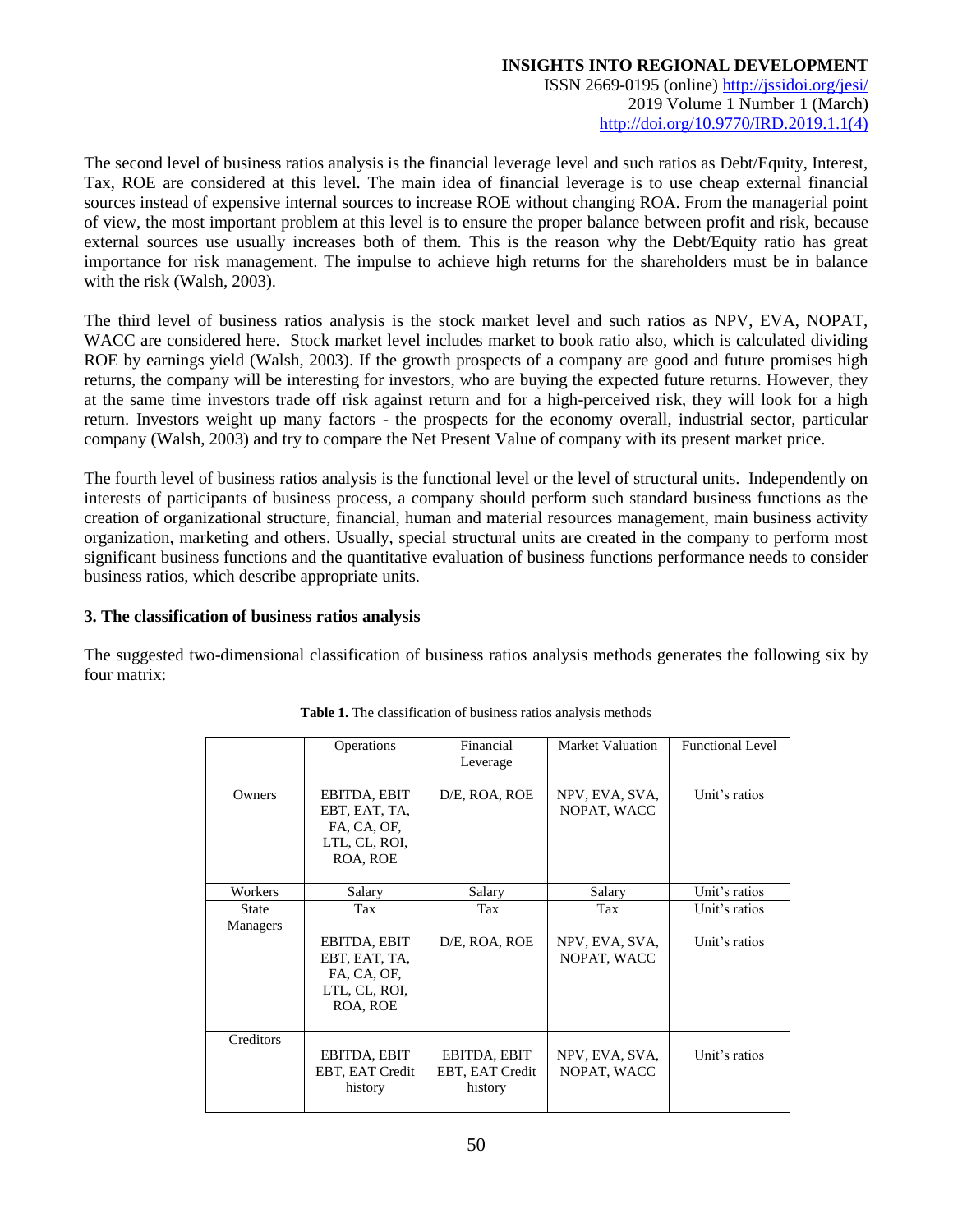ISSN 2669-0195 (online) <http://jssidoi.org/jesi/> 2019 Volume 1 Number 1 (March) [http://doi.org/10.9770/IRD.2019.1.1\(4\)](http://doi.org/10.9770/IRD.2019.1.1(4))

| Investors |               |               |                |               |
|-----------|---------------|---------------|----------------|---------------|
|           | EBITDA, EBIT  | D/E. ROA. ROE | NPV, EVA, SVA, | Unit's ratios |
|           | EBT, EAT, OF, |               | NOPAT, WACC    |               |
|           | ROI, ROA, ROE |               |                |               |
|           |               |               |                |               |

*Source:* made by article's authors

For each cell of Table 1, it is possible to identify business ratios, which are important for the certain participant at the given level. The next question is how to use those ratios for analysis.

Business ratios analysis methods conventionally can be separated into three groups – "hard filtering", "soft filtering" and "indicators calculation". Hard filtering is ratio analysis method when ratios are classified according to diapasons "from-to". For example, if we select stocks for investment, we can take as conditions for selection the following criteria: "Capitalization more than 1 billion" and "ROE from 1% to 9%" etc. Soft filtering is ratio analysis method when companies receive rating points for their ratios. Soft filtering is more flexible compared with hard filtering because a company can be selected for investment even if it's capitalization is a little less than one billion, but it has good values of other ratios. Indicators calculation is the method of business ratios analysis which is close to soft filtering, but the calculation of appropriate indicator can be more complicated than rating evaluation and include additional data about the business environment, such as stock market index.

Business ratios analysis methods from the same class can be compared among themselves to identify most appropriate for the user. Let us consider for example several managerial operational level business ratios analysis methods.

#### **4. Audit-it method**

The audit-it business ratios analysis method is a paid service provided at the international level by audit company "Avdeev & Co". This system evaluates the company`s ratio, which is called "The Final Rating of Financial Condition" (FRFC) and is a weighted sum of two intermediate ratios – Financial Position and Financial Performance. Financial position ratio includes the following ratios from financial statements - debt ratio, noncurrent assets to net worth, current ratio, quick ratio, and cash ratio. Financial performance includes ROE, ROA and sales growth. Ratios are evaluated from "-2" (very bad) to "+2" (excellent) comparing them with the recommended values. Estimation criteria are described in Table 2.

| Ratio                     | Criteria                                                                                                                                                                                                                      |
|---------------------------|-------------------------------------------------------------------------------------------------------------------------------------------------------------------------------------------------------------------------------|
| Debt ratio                | $"2"$ < 0.15 $\le$ "1". $\le$ 0.3 < "0" $\le$ 0.5 < "-1" < 0.6 $\le$ "-2"                                                                                                                                                     |
| Non-current assets to net | "2" < 0.5 $\le$ "1" $\le$ 1 < "0" $\le$ 1.25 < "-1" $\le$ 2 < "-2"                                                                                                                                                            |
| worth                     |                                                                                                                                                                                                                               |
| Current ratio             | "-2" < 1 $\le$ "-1" < 2 $\le$ "0" < 2.1 $\le$ "1" < 2.5 < "2"                                                                                                                                                                 |
| Quick ratio               | "-2" < $0.5 \le$ "-1" < $1 \le$ "0" < $1.1 \le$ "1" < $1.5$ < "2"                                                                                                                                                             |
| Cash ratio                | "-2" < $0.05 \le$ "-1" < $0.2 \le$ "0" < $0.22 \le$ "1" < $0.25 \le$ "2"                                                                                                                                                      |
| <b>ROE</b>                | "-2" < 0 \le \text{ -1" \le 0.06 \le \text{ On 2 \le \text{ C} \cdot 1 \cdot \cdot C \cdot \cdot C \cdot C \cdot C \cdot C \cdot C \cdot C \cdot C \cdot C \cdot C \cdot C \cdot C \cdot C \cdot C \cdot C \cdot C \cdot C \c |
| <b>ROA</b>                | "-2" < 0 	e "-1" < 0.03 	e "0" < 0.06 	e "1" < 0.1 	e "2"                                                                                                                                                                     |
| Sales growth              | "-2"<-0.3 < "-1" < - 0.04 < "0" < 0.04< "+1" < 0.3 < "+2"                                                                                                                                                                     |

**Table 2** Audit-it method estimation criteria

*Source:* (Audit-it, 2018)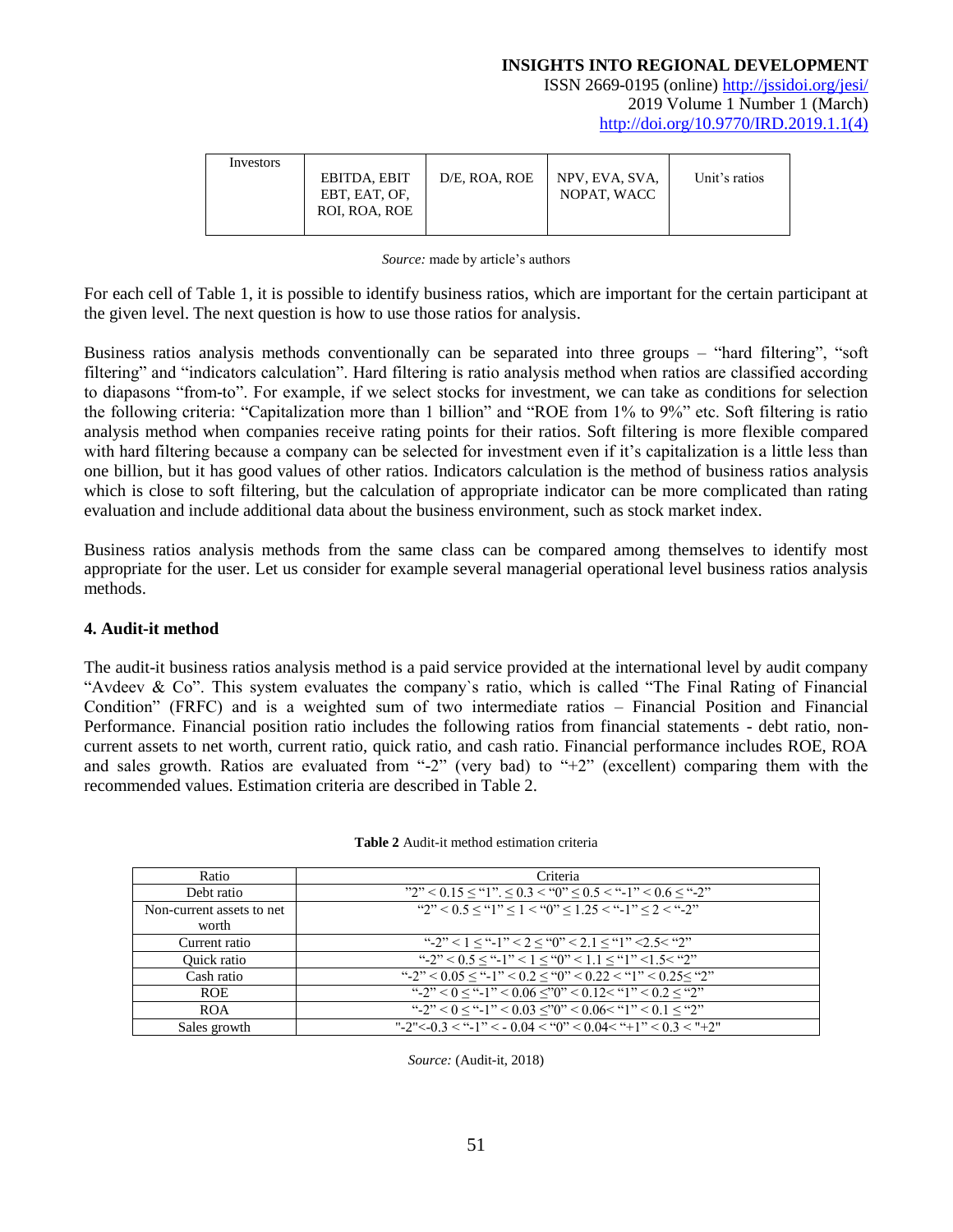ISSN 2669-0195 (online) <http://jssidoi.org/jesi/> 2019 Volume 1 Number 1 (March) [http://doi.org/10.9770/IRD.2019.1.1\(4\)](http://doi.org/10.9770/IRD.2019.1.1(4))

In audit-it method ratios estimations are calculated for different time periods – past, present, and future. Value for the past is calculated as the arithmetical average of the calculated ratios before the reporting period. Value for the present is equal to ratio value for the reporting period. Value for the future is calculated as linear trend extrapolation for 1 year ahead from the reporting period.

Each of time period (past, present, future) has its own "time weight factor"- 25% for past, 60% for present and 15% for future (Audit-it, 2018). In addition to "time weight factor, each ratio has its own "significance weight factor" listed in Table 3.

| Ratio                              | Ratio Group           | Weighting factor |  |  |  |
|------------------------------------|-----------------------|------------------|--|--|--|
| Debt ratio                         | Financial position    | 0.3              |  |  |  |
| Non-current assets to net<br>worth | Financial position    | 0.15             |  |  |  |
| Current ratio                      | Financial position    | 0.2              |  |  |  |
| Quick ratio                        | Financial position    | 0.2              |  |  |  |
| Cash ratio                         | Financial position    | 0.15             |  |  |  |
| <b>ROE</b>                         | Financial performance | 0.5              |  |  |  |
| <b>ROA</b>                         | Financial performance | 0.3              |  |  |  |
| Sales growth                       | Financial performance | 0.2              |  |  |  |

**Table 3** Significance weight factors for Audit-it factors

*Source:* (Ready ratios, 2018)

The Final Rating of Financial Condition (FRFC) is calculated by the following formula (Audit-it, 2018):

 $FRFC = Financial position<sup>*</sup> 0.6 + Financial performance<sup>*</sup> 0.4$ 

#### **5. Lursoft method**

Lursoft business ratios analysis is method is a service provided by Latvian company Lursoft. The Lursoft rating of the company is calculated using six major ratios:

- 1. Solvency- characterizes the specific weight of the company equity capital in the total assets. The specific weight of this index in the determination of rating is 30%.
- 2. Profit before taxes shows profit or loss of the company for the period before withholding of taxes. The specific weight in rating determination is 20%
- 3. Liquidity characterizes the ability of the company to settle its short-term liabilities. The specific weight of this index in rating determination is 20%.
- 4. Turnover increase average increase for the last three years. If the company is younger, the last available years are considered. The specific weight in rating determination is 10%.
- 5. Return on equity net profit divided by the equity capital. The specific weight in rating determination is 10%.
- 6. Liabilities creditor turnover for the last accounting year. The specific weight in rating determination is 10%.

According to each index (solvency, liquidity, etc.), the companies are ranked from the largest to the smallest. They are each assigned a rating point from 0 to 100. The company ranked first gets 100 rating points, the middle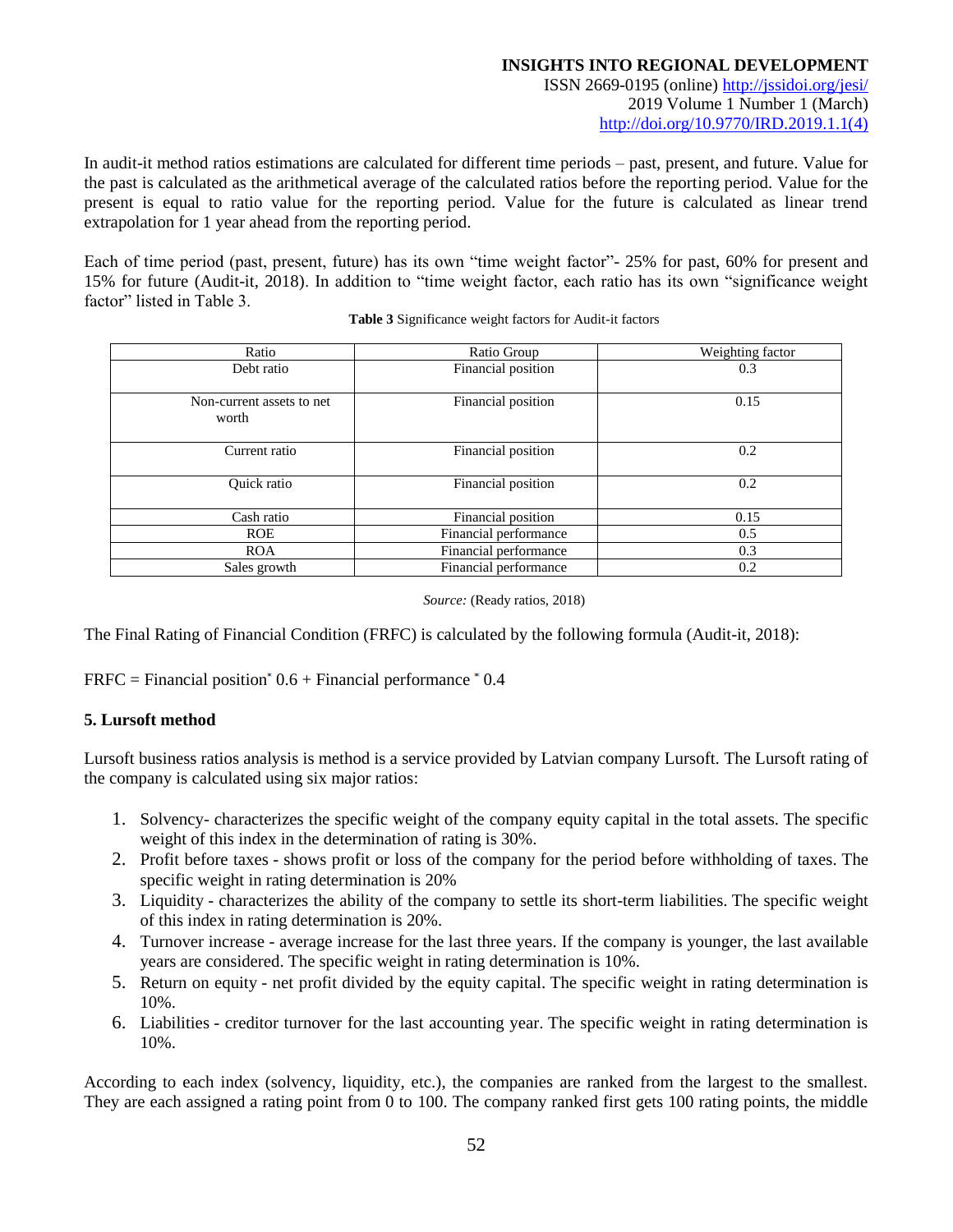rank gets 50 rating points, while the last gets 0 points. Other companies get the points proportionally in accordance with their rank (LURSOFT, 2018).

#### **6. Corporate success evaluation method**

Corporate success evaluation method was developed by the group of authors (Barhatov, 2016) for the evaluation of success degree of Russian companies. According to this methodology, the main company`s success evaluation criteria are the ability to grow, ability to make profit and ability to achieve outlined objectives. Methodology offers three business ratios based indicators and one time factor related indicator for assessing the success of the  $TR - TR^{-1}$ 

company. The first success indicator is sales revenue growth rate  $(BS_1)$ ,  $BS_1 = \text{TR}^{-1}$  where TR – sales revenue in the current year,  $TR^{-1}$  – sales revenue in the previous year. The second success indicator is the return

on sales (BS<sub>2</sub>), BS<sub>2</sub> =  $\overline{S}$  where E – net profit for the period of review, S – sales revenue for the period of review. Е

The third success indicator is return on assets (BS<sub>3</sub>), BS<sub>3</sub> = A where E – net profit for the period of review, A – total assets at the end of the period of review. To consider the time factor, methodology suggests using the indicator  $\mathbb{R}^t_4$  with a minimum value of 0 and maximum value 1:

 $R_4^t = \frac{N}{N_{\text{max}}} = \frac{t - T_{\text{found}}}{t - 1991}$  where t is current year, N – company's existence in a number of years Nmax – company`s maximum possible existence in a number of years (counting since 1991)

Tfound - company`s foundation (registration) year.

The overall score of the company`s success in points is determined by the sum of all indicators.

#### **7. Comparison of business ratios analysis methods**

For the situation analysis in different Baltic countries and for the business ratios analysis methods comparison we have calculated ratings of Baltic stocks companies according to all above mentioned methods. Data for Latvian companies are presented in Table 4, data for Baltic companies are analyzed in the other article presented at this conference. For Latvian stock companies, results are as follows.

| Company              | Final<br>score | <b>Financial</b><br>position | <b>Financial</b><br>performance | sales<br>growth | NI to<br>sales | NI to<br>TA | Lurso<br>ft | Price<br>2016 | Price<br>2017 | Price<br>change | Price<br>change<br>$\frac{6}{9}$ |
|----------------------|----------------|------------------------------|---------------------------------|-----------------|----------------|-------------|-------------|---------------|---------------|-----------------|----------------------------------|
| Brīvais Vilnis       | 0.05           | $-1.05$                      | 1.70                            | $-0.12$         | $-0.05$        | $-0.05$     | .90         | 0.94          | 0.80          | $-0.14$         | $-0.15$                          |
| Ditton<br>pievadķēžu |                |                              |                                 |                 |                |             |             |               |               |                 |                                  |
| rūpnīca              | $-0.59$        | $-1.95$                      | 1.45                            | $-0.05$         | $-0.33$        | $-0.30$     | 3.10        | 0.08          | 0.19          | 0.11            | 1.34                             |
| Grindeks             | 1.35           | 1.10                         | 1.73                            | $-0.01$         | 0.02           | 0.02        | 3.70        | 4.39          | 6.80          | 2.41            | 0.55                             |
| Grobina              | $-1.16$        | $-1.74$                      | $-0.30$                         | 0.08            | $-0.24$        | $-0.02$     | 2.20        | 2.50          | 6.00          | 3.50            | 1.40                             |

**Table 4.** The comparison of business ratios analysis methods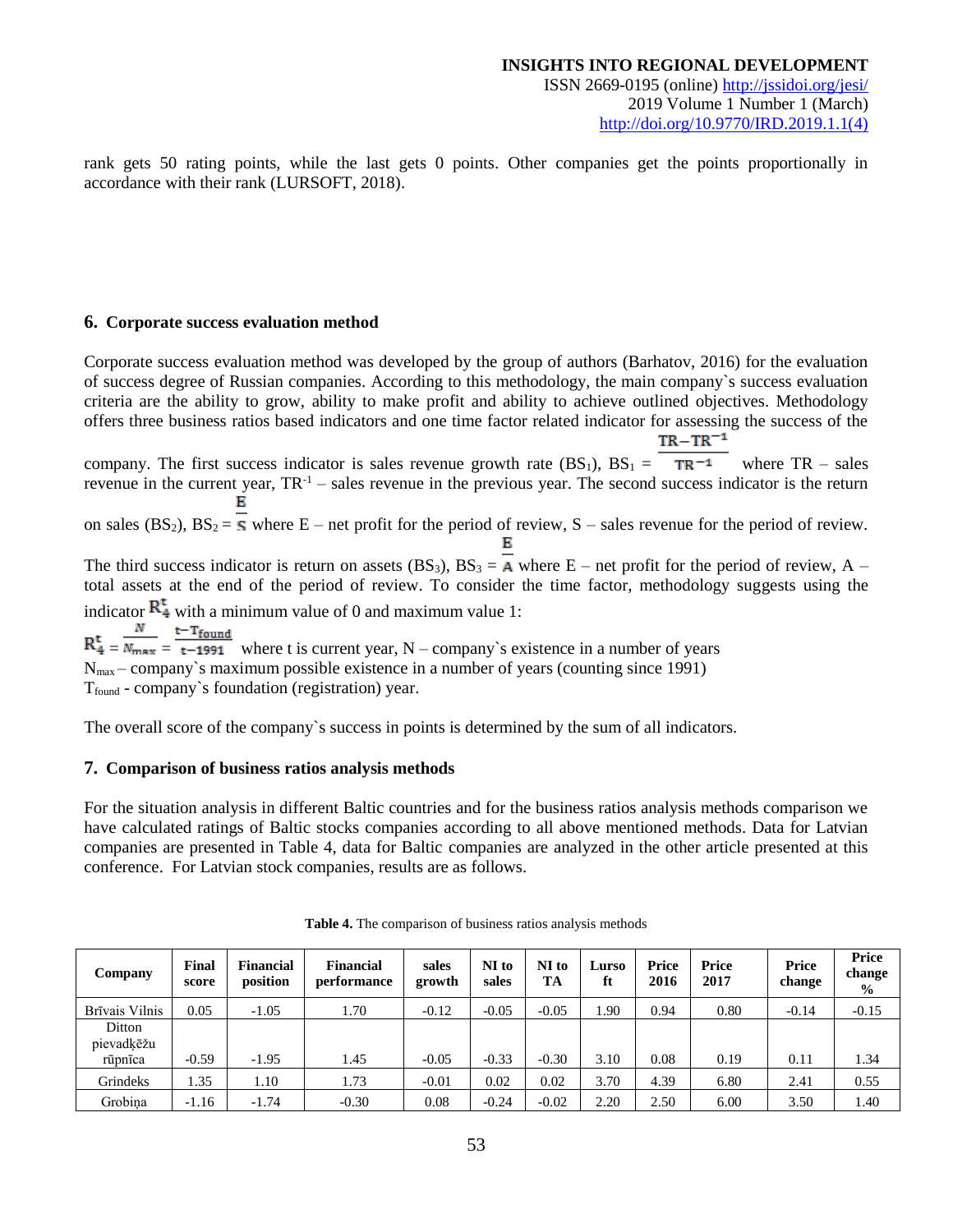ISSN 2669-0195 (online) <http://jssidoi.org/jesi/> 2019 Volume 1 Number 1 (March) [http://doi.org/10.9770/IRD.2019.1.1\(4\)](http://doi.org/10.9770/IRD.2019.1.1(4))

| Hansa Matrix            | $-0.23$  | $-1.58$ | 1.80    | 0.15    | $-0.04$  | $-0.03$ | 3.20 | 7.95  | 8.14     | 0.19    | 0.02    |
|-------------------------|----------|---------|---------|---------|----------|---------|------|-------|----------|---------|---------|
| <b>Kurzemes</b>         |          |         |         |         |          |         |      |       |          |         |         |
| atslega                 | 1.15     | 0.79    | 1.70    | $-0.02$ | $-0.02$  | $-0.02$ | 3.50 | 1.15  | 1.53     | 0.38    | 0.33    |
| Latvijas                |          |         |         |         |          |         |      |       |          |         |         |
| <b>Balzams</b>          | 1.00     | 0.61    | 1.60    | 0.03    | 0.10     | 0.06    | 4.00 | 7.52  | 8.20     | 0.68    | 0.09    |
| Latvijas Gāze           | 1.31     | 1.13    | 1.57    | 0.02    | $0.08\,$ | 0.05    | 3.60 | 8.78  | 10.00    | 1.22    | 0.14    |
| Latvijas Jūras          |          |         |         |         |          |         |      |       |          |         |         |
| medicīnas               | 1.37     | 1.10    | 1.77    | 0.07    | 0.07     | 0.04    | 3.90 | 2.50  | 8.00     | 5.50    | 2.20    |
| centrs                  |          |         |         |         |          |         |      |       |          |         |         |
| Olainfarm               | 1.02     | 0.50    | 1.80    | 0.14    | 0.12     | 0.10    | 3.20 | 8.51  | 8.05     | $-0.46$ | $-0.05$ |
| <b>PATA Saldus</b>      | $-0.24$  | $-1.60$ | 1.80    | 0.09    | 0.01     | 0.02    | 3.40 | 17.00 | 18.50    | 1.50    | 0.09    |
| Rīgas                   |          |         |         |         |          |         |      |       |          |         |         |
| autoelektroap           |          |         |         |         |          |         |      |       |          |         |         |
| arātu rūpnīca           | $-0.60$  | $-0.42$ | $-0.87$ | $-0.31$ | $-7.05$  | $-0.05$ | 1.20 | 0.23  | 0.19     | $-0.04$ | $-0.17$ |
| Rīgas<br>elektromašīnb  |          |         |         |         |          |         |      |       |          |         |         |
| ūves rūpnīca            | 0.27     | $-0.81$ | 1.90    | 0.07    | 0.01     | 0.01    | 3.30 | 1.26  | 2.87     | 1.61    | 1.28    |
| Rīgas                   |          |         |         |         |          |         |      |       |          |         |         |
| juvelierizstrā          |          |         |         |         |          |         |      |       |          |         |         |
| dājumu                  |          |         |         |         |          |         |      |       |          |         |         |
| rūpnīca                 | 1.39     | 1.21    | 1.66    | 0.02    | $-0.12$  | $-0.05$ | 3.00 | 0.12  | 0.09     | $-0.03$ | $-0.23$ |
| Rīgas kuģu              |          |         |         |         |          |         |      |       |          |         |         |
| būvētava                | $0.01\,$ | $-0.77$ | 1.19    | $-0.31$ | $-0.03$  | $-0.01$ | 2.00 | 0.36  | 0.26     | $-0.09$ | $-0.26$ |
| SAF Tehnika             | 1.50     | 1.31    | 1.78    | 0.04    | 0.06     | 0.06    | 2.90 | 3.51  | 6.45     | 2.94    | 0.84    |
| Siguldas                |          |         |         |         |          |         |      |       |          |         |         |
| ciltslietu un           |          |         |         |         |          |         |      |       |          |         |         |
| mākslīgās               |          |         |         |         |          |         |      |       |          |         |         |
| apsēklošanas<br>stacija | 1.48     | 1.40    | 1.60    | 0.02    | 0.10     | 0.07    | 3.40 | 3.00  | 3.60     | 0.60    | 0.20    |
| Valmieras               |          |         |         |         |          |         |      |       |          |         |         |
| stikla šķiedra          | $-0.41$  | $-1.76$ | 1.62    | 0.12    | 0.06     | 0.05    | 2.90 | 3.11  | 3.70     | 0.59    | 0.19    |
| <b>VEF</b>              | 0.36     | $-0.51$ | 1.68    | 0.04    | 0.09     | 0.02    | 3.30 | 0.43  | 1.50     | 1.07    | 2.49    |
| <b>VEF</b>              |          |         |         |         |          |         |      |       |          |         |         |
| Radiotehnika            |          |         |         |         |          |         |      |       |          |         |         |
| <b>RRR</b>              | 0.08     | $-0.51$ | 0.96    | $-0.13$ | $-0.10$  | 0.09    | 3.50 | 0.11  | $0.18\,$ | 0.07    | 0.63    |
| Price growth            |          |         |         |         |          |         |      |       |          |         |         |
| correlation             | $-0.04$  | $-0.07$ | 0.05    | 0.28    | 0.20     | $-0.11$ | 0.30 |       |          |         |         |

#### *Source:* made by article's authors

There are two main sequences from Table 4 data and one of them was expected before the research and other was not expected. The expected sequence is that different operational level managerial business ratios analysis methods give very similar results. It means, that after ordering by one or another method's rating we receive very similar lists, where only several stock companies are changed in order, the correlation between indicators of different systems and even between components of indicators are very high. For example, for Latvian stock companies correl (final\_score, financial\_position) =  $0.94$ , correl (busn\_success, financial\_performance) = $0.77$ , correl (busn\_success, Lursoft\_rating) = 0.65, correl (net\_incom\_to\_sales, Lursoft\_rating) = 0.63, correl  $(sales\_growth, Lursoft\_rating) = 0.6.$ 

By other words, as it was expected we receive independent direct confirmation of the high degree of accordance between different managerial business ratios analysis methods. It is natural, that on the operational level problem, which is identified by one method would be identified by other methods also.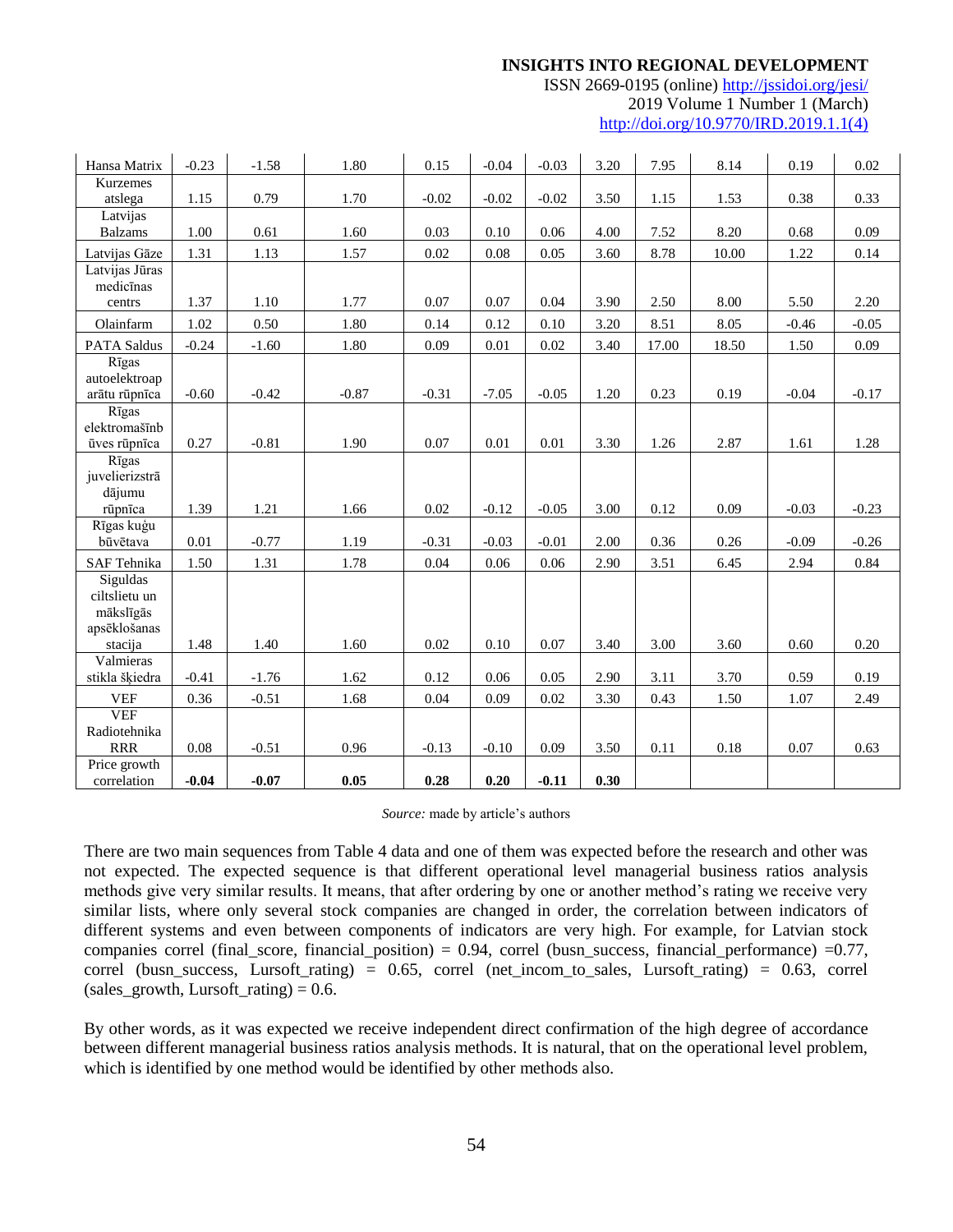ISSN 2669-0195 (online) <http://jssidoi.org/jesi/> 2019 Volume 1 Number 1 (March) [http://doi.org/10.9770/IRD.2019.1.1\(4\)](http://doi.org/10.9770/IRD.2019.1.1(4))

The result which was unexpected is that for Latvian stock companies there are no direct relations between the results of company managerial operational level evaluation and stock price growth as a reflection of market evaluation. For example, correl (final\_score, price\_change%) =  $-0.04$ , correl (Lursoft\_rating, price\_change%) = 0.3, correl (busn\_success, price\_change%) = 0.2. It means, that prices of stocks for companies with good Audit-it ratings can be not growing, but prices of stocks for companies with bad Audit-it ratings can be growing. In less degree, but the same situation is with Lursoft and business success ratings - operational level business ratios are not directly related to stock price growth.

The theoretical explanation of this unexpected experimental observation for Latvian stock companies is that market is sensitive not only to operational level processes but for financial leverage level processes also. If the company can attract financial resources with interest rate significantly less than profit, ROE can be considerably higher than ROA, which is very attractive for investorsand promotes the stock price growth, but such effects are not visible on the operational level. Therefore, the operational level managerial business ratios analysis methods can not be efficiently used for investment decisions making and other methods should be used instead.

#### **Conclusions**

- 1. In this paper, we suggest two-dimensional classification for business ratios analysis methods.
- 2. We have considered several operational level managerial business ratios analysis methods and used them for Latvian stock companies ratings calculation.
- 3. As it was expected, we have received independent direct confirmation of the high degree of accordance between different managerial business ratios analysis methods.
- 4. As it was unexpected, we have received experimental confirmation that managerial level business analysis methods can not be directly used for investment decisions making.

#### **References**

Audit-it. (2019). *Reiting finansovogo sostojanija*. Retrieved from Audit-it: [https://www.audit-it.ru/finanaliz/manual/#\\_metodika\\_index.php](https://www.audit-it.ru/finanaliz/manual/#_metodika_index.php)

Barhatov V.I., P. D. (2016). *Model uspeshnogo predprijatija malogo i srednego biznesa v Rossiji: monografija.* Moskva: Published by Pero

Batkovskiy, A.M.; Efimova, N.S.; Kalachanov, V.D.; Semenova, E.G.; Fomina, A.V.; Balashov, V.M. (2018). Evaluation of the efficiency of industrial management in high-technology industries. 2018. *Entrepreneurship and Sustainability Issues* 6(2): 577-590. [http://doi.org/10.9770/jesi.2018.6.2\(8\)](http://doi.org/10.9770/jesi.2018.6.2(8))

Kenton, W. (2018). *Altman Z-Score.* Retrieved from Investopedia: https://www.investopedia.com/terms/a/altman.asp

LURSOFT (2018). *Rating of the company.* Retrieved from LURSOFT:<https://www.lursoft.lv/en/rating-of-the-company>

Manuylenko, V.V.: Loktionova, M.A.; Lipchiu, N.V.; Sobchenko, N. V., Sadovskaya, T.A. (2018). Options simulation toolkit for strategic evaluation of corporations' financial potential, *Entrepreneurship and Sustainability Issues* 6(2): 871-889. [http://doi.org/10.9770/jesi.2018.6.2\(27\)](http://doi.org/10.9770/jesi.2018.6.2(27))

Narkunienė, J.; Ulbinaitė, A. (2018). Comparative analysis of company performance evaluation methods, *Entrepreneurship and Sustainability Issues* 6(1): 125-138. [http://doi.org/10.9770/jesi.2018.6.1\(10\)](http://doi.org/10.9770/jesi.2018.6.1(10))

Ready ratios (2018). *Calculation of the Final Rating of the Financial Condition.* Retrieved from Ready Ratios: [https://www.readyratios.com/features/full\\_report.html](https://www.readyratios.com/features/full_report.html)